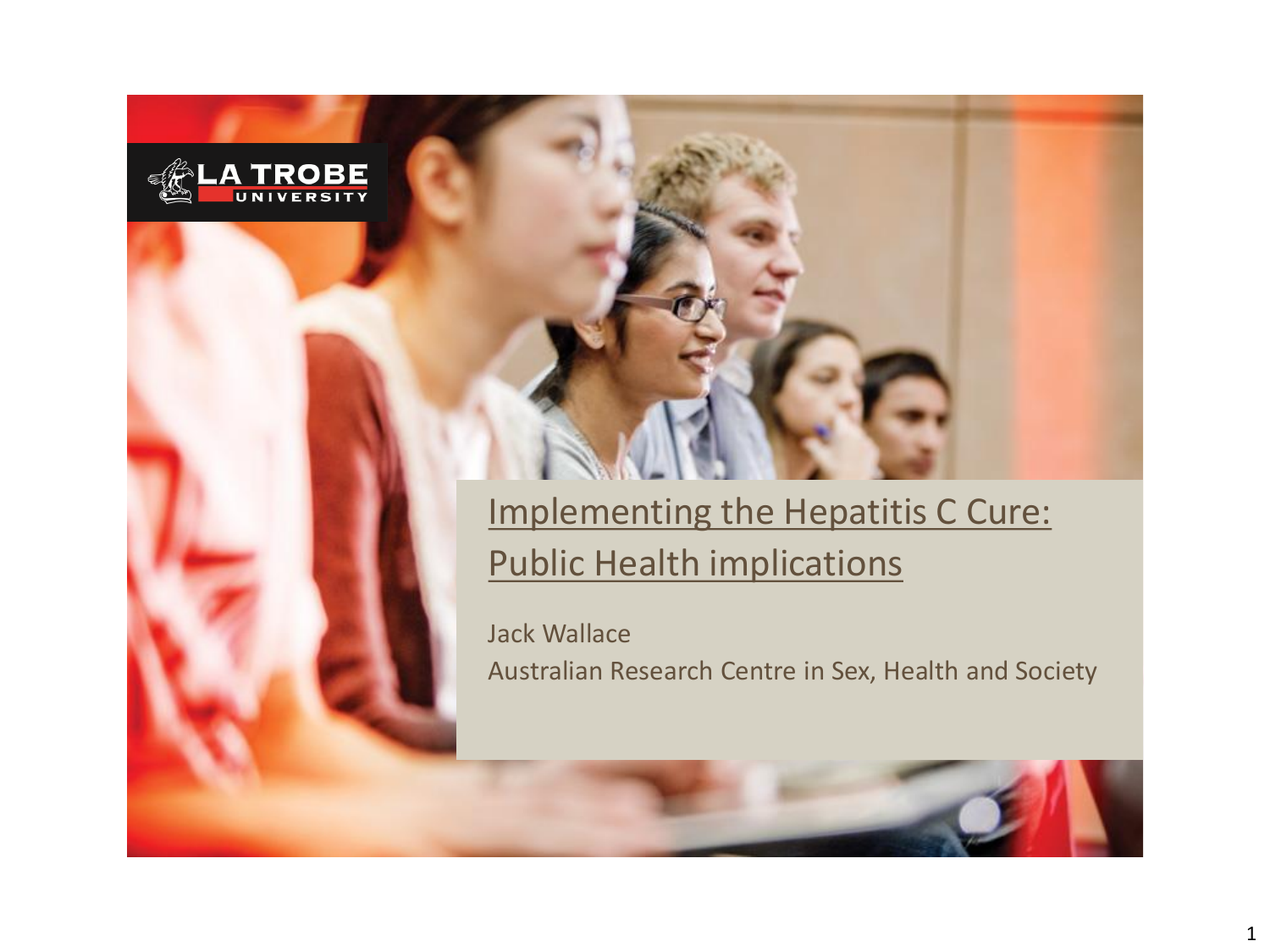## Background

- Hepatitis C treatment revolution
- Clinical impact well documented
- Sustained viral response vs cure
- Australian response: elimination
	- Implications for national strategies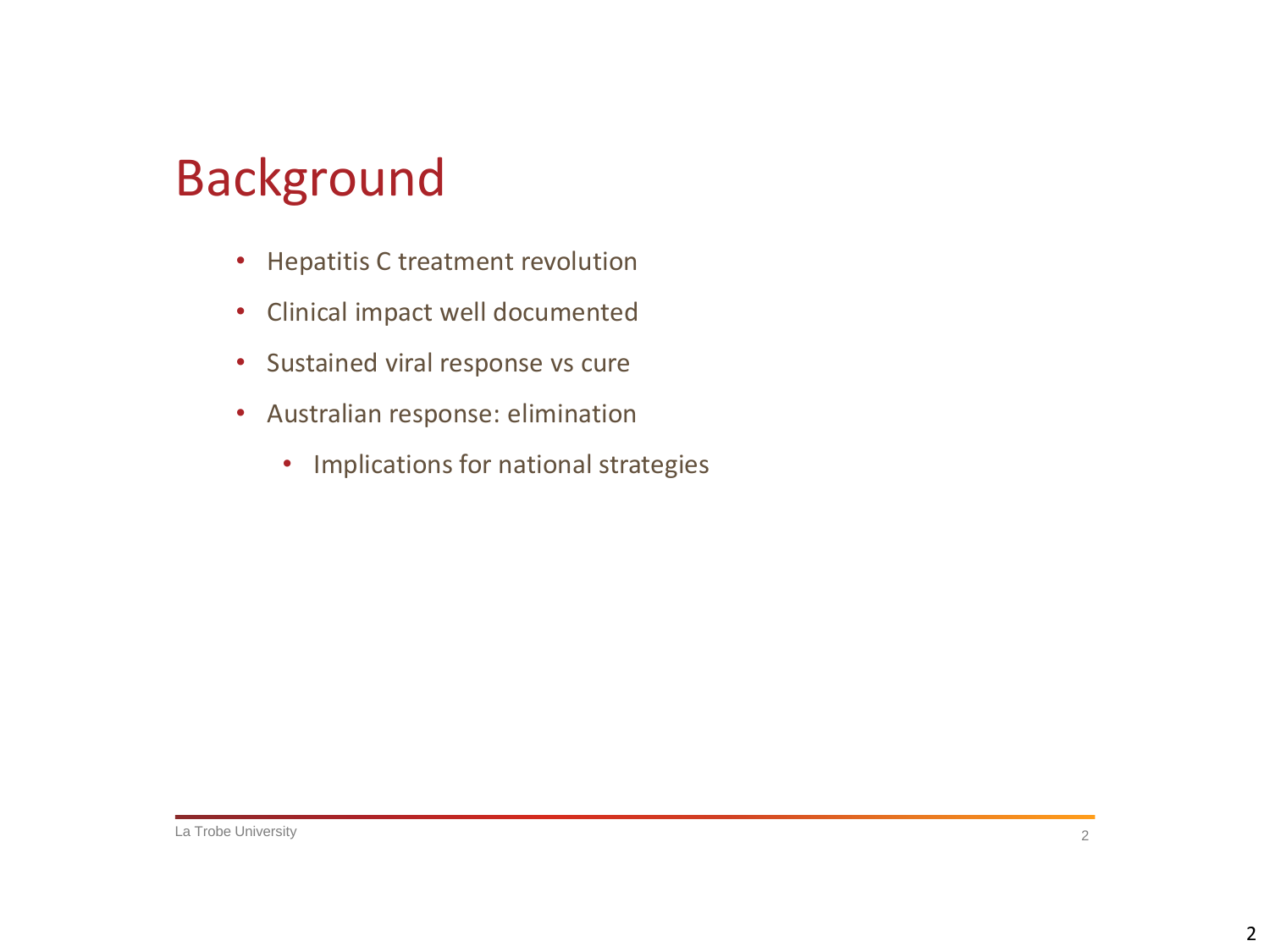## Methods

- Semi-structured interviews
- Twenty-four participants
	- Clinical specialists (hepatologists, ID physicians and CNCs) = 9,
	- $\bullet$  Hepatitis C peer based community sector staff = 6,
	- Government policy = 5
	- General practitioners = 4 specialists
- Interview guide:
	- In your view what are the potential challenges for rollout of these new treatment regimens in the Australia?
	- What do you see as the potential benefits of these new treatments
	- Do you have any concerns about the rollout of new treatments? If so what are they?
	- How might the new treatments change the clinical management of hepatitis C in Australia?
	- In your view what are some of the potential policy implications of new treatments for models of care and education and prevention?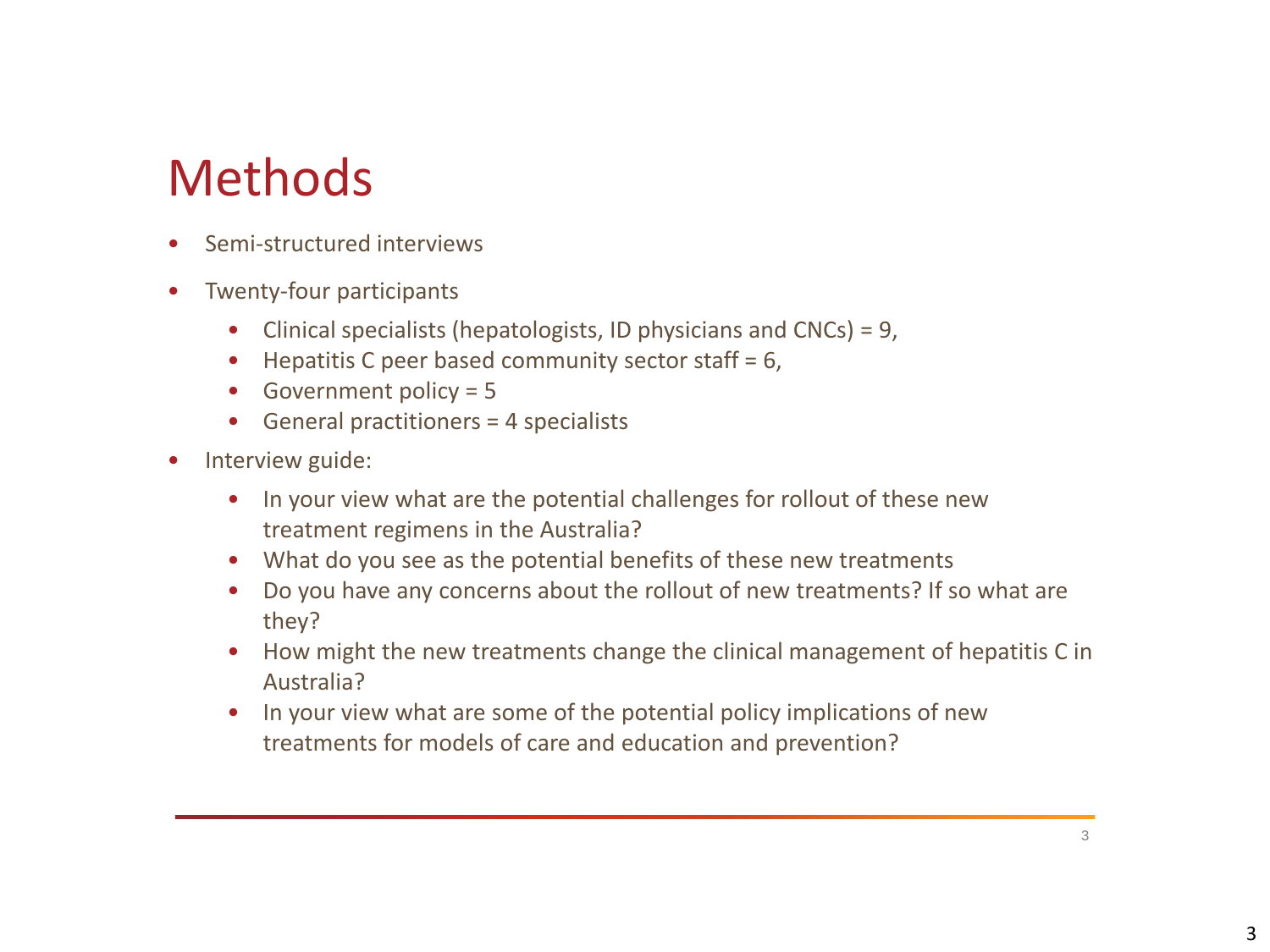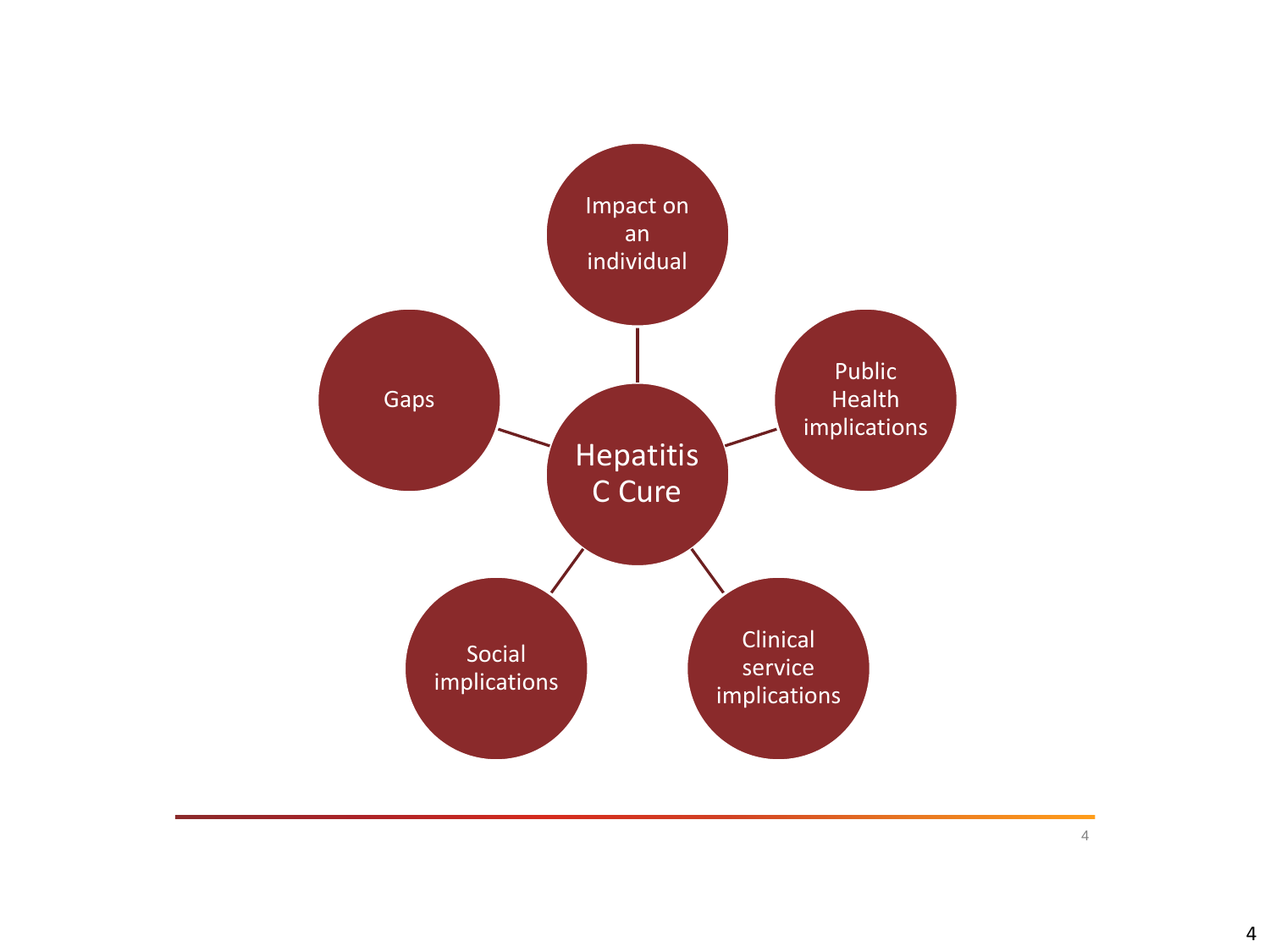## Findings: Individual impact

*She was heading totally for decompensation on opiate replacement. It took about five years to engage her and she's always had a lot of anger and some days she'd walk out on you… We finally got her into treatment … and she cleared it… She's happy, she's smiling. (Clinical specialist)*

*There really needs to be an acknowledgement that it's not just liver disease that affects people living with hep C. Their all-cause mortality is increased just by living with the viral infection. (Community sector)*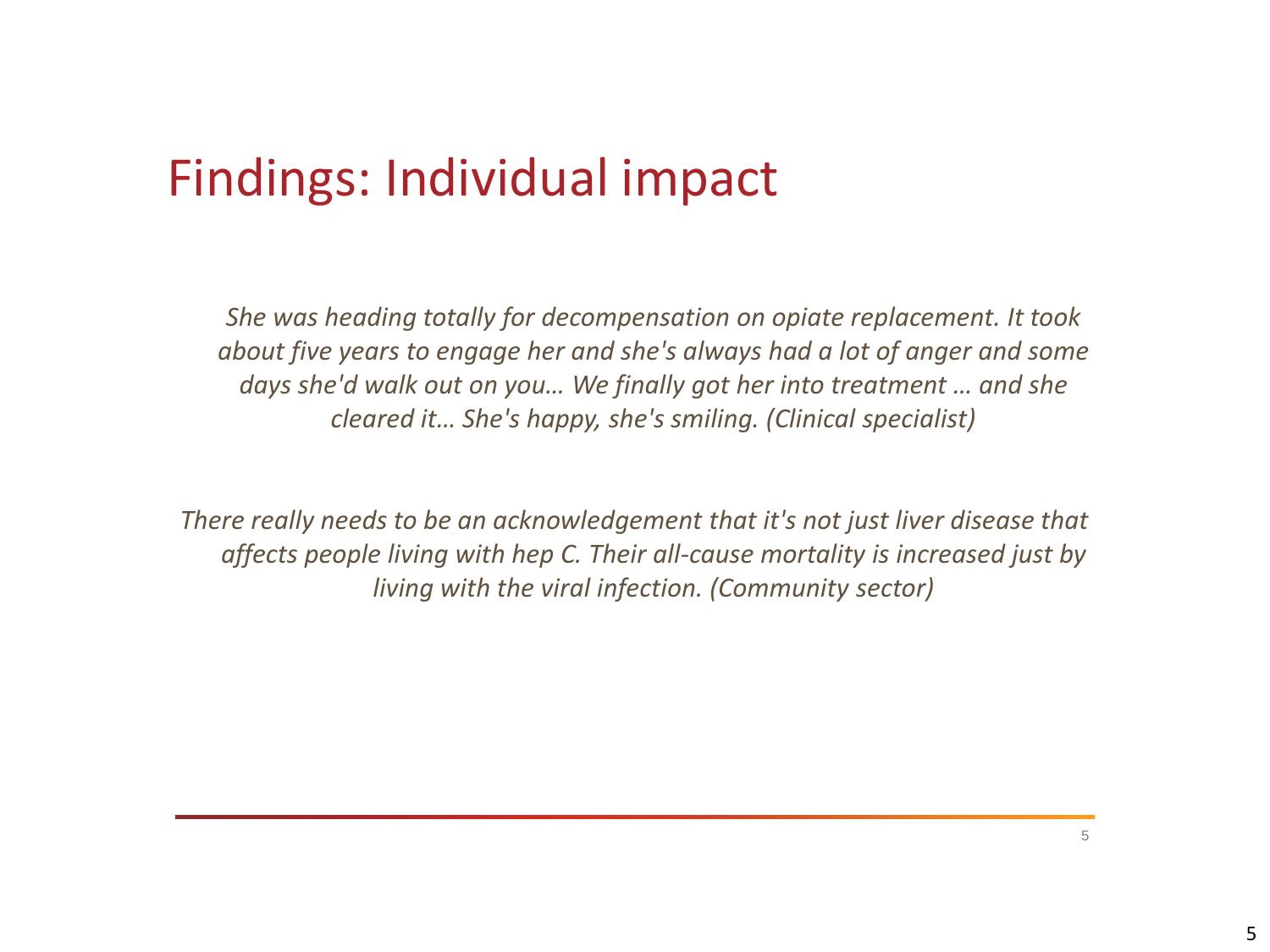## Findings: Social implications

*I've still got a lot of clients who keep their hep C secret and these new treatments will allow them to actually get a cure and still maintain their confidentiality. (Community worker)*

*We could say "hey, you know what, your life really matters and we can clear you of this virus." Extraordinary. (Government Worker)* 

*The majority of people have hep C from intravenous drug use, and as a society we discriminate and judge people that use drugs. (General Practitioner)*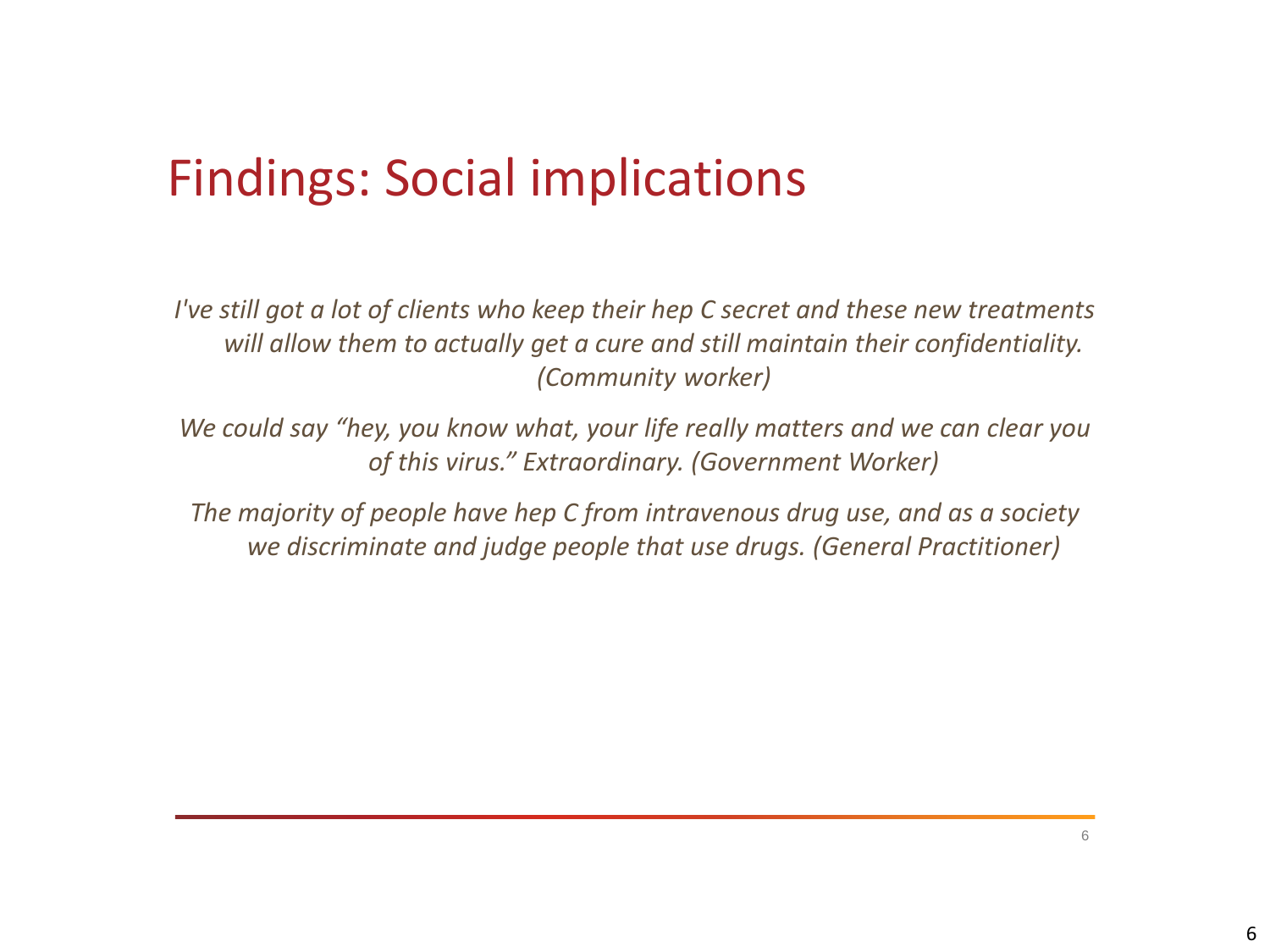## Findings: Public health implications

*In terms of prisons or people involved in the drug and alcohol services and Aboriginal communities where treatment numbers have been really low, these new treatments provide an opportunity to provide greater access to those groups. (Community Sector)* 

*If you no longer have the hepatitis C virus in your bloodstream you then are no longer infected with the hepatitis C virus so your ability to pass it onto others diminishes. (Clinical Specialist)*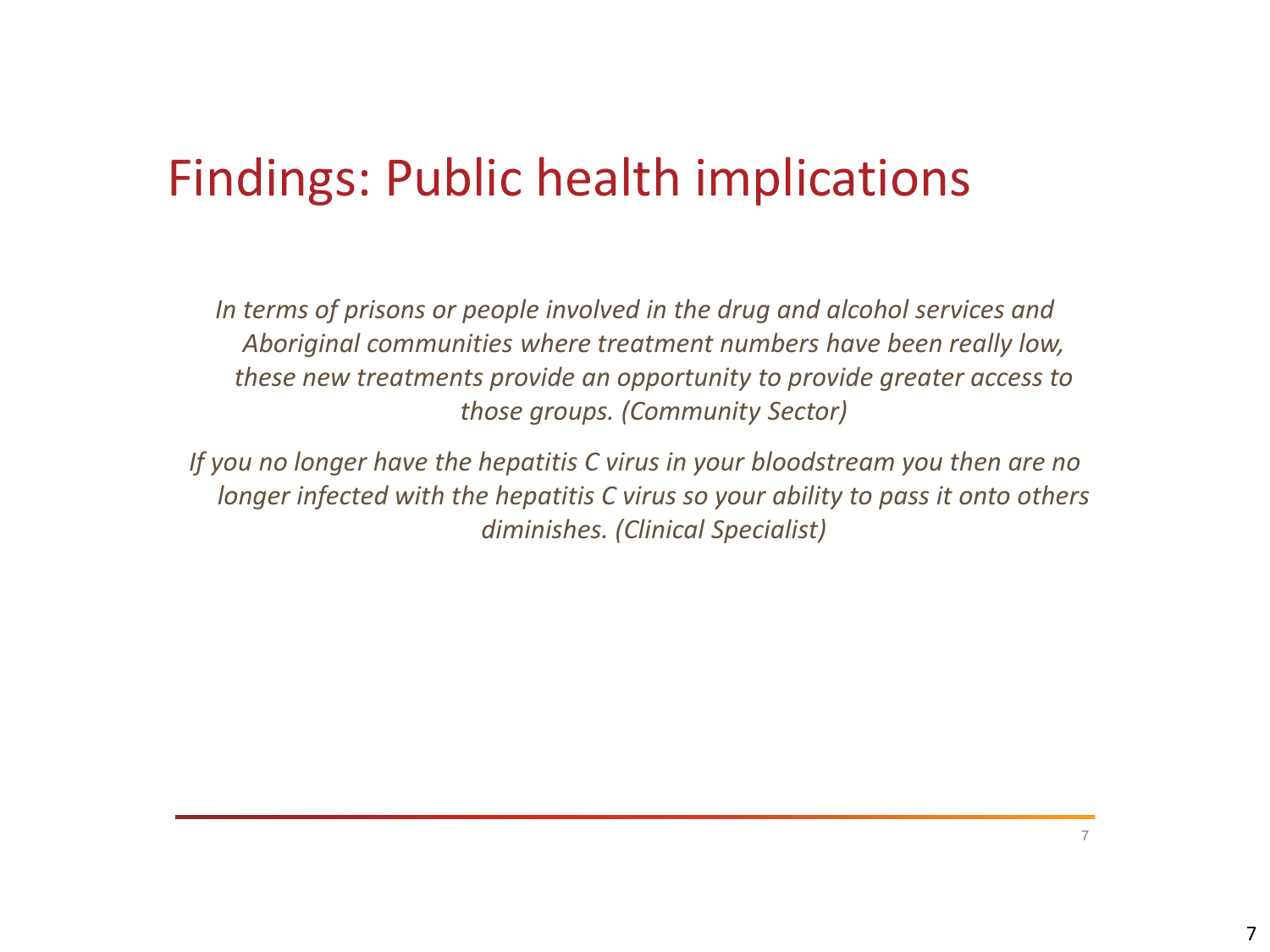# Clinical Service Implications

*What will change will be that the liver specialists will become true specialists focussed on the people with … moderate to severe liver disease. (General Practitioner)*

*The new drugs will cut the need for time with patient by 60, 70 per cent, because we're not having to do weekly, fortnightly bloods, worry about Neutrophils, leukocyte (Clinical Specialist)*

*There should be no ATSICHS where hepatitis C treatment is not offered in that environment where Aboriginal people go for their healthcare checks. (Clinical Specialist)*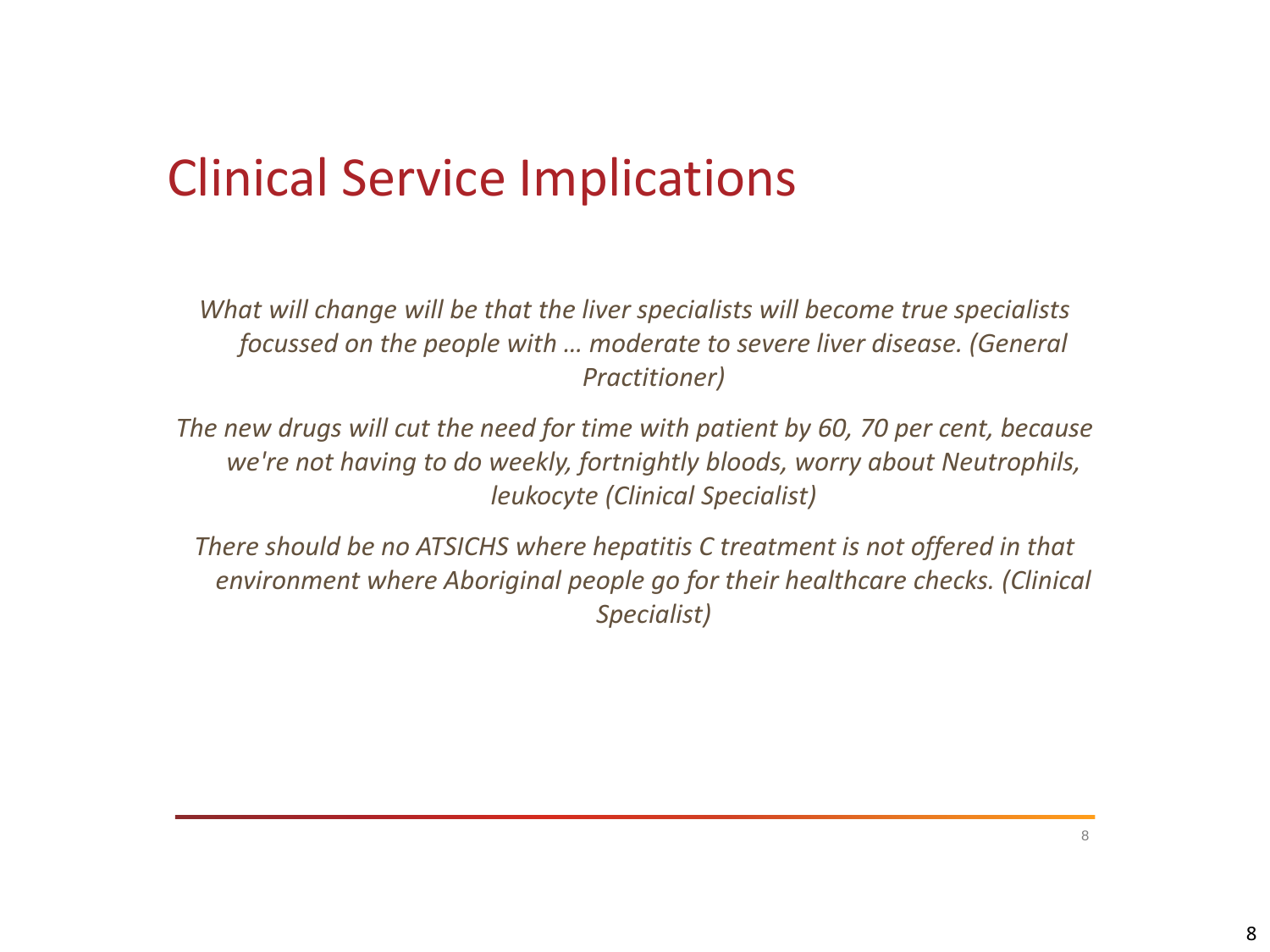## Findings: Implementation Gaps

*We must decide we're going to actually have a strategic, cohesive response if we're going to stop death and stop transmission. (Clinical Specialist)*

*At the moment we're dealing with people clambering for treatment, and the answer in a year and a half or two years' time will be promoting treatment. (Community Sector)*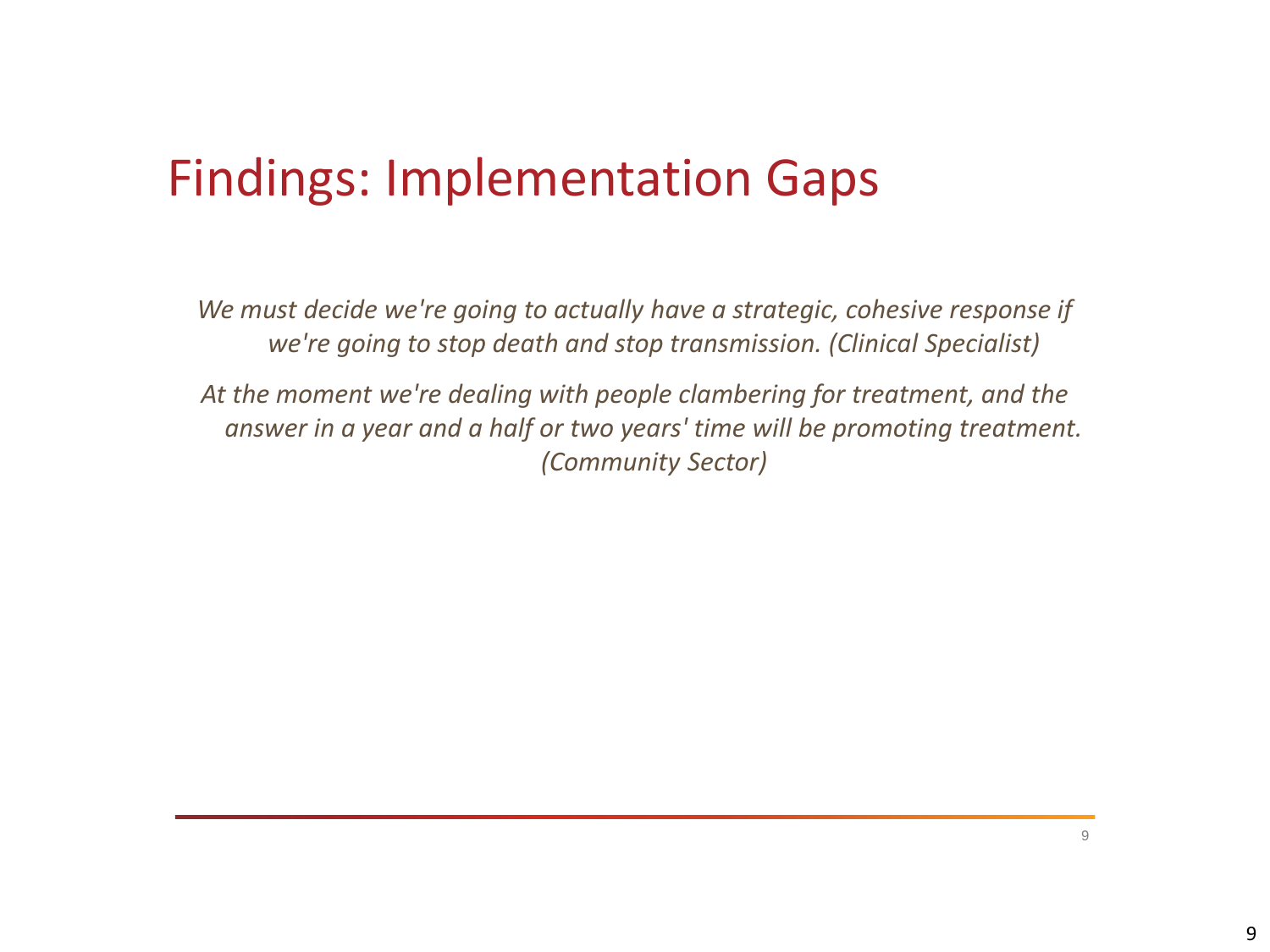#### Conclusion: *It's a complete game changer*

- Australia is unique in seeking elimination
- Ease of administration essentially changes administration
	- Community health services, correctional settings; drug and alcohol services
- Challenges:
	- Stigma and marginalisation affecting health access
	- Lack of coordinated implementation
	- People with hepatitis C engaged with health services will access treatment
	- Access to general practice